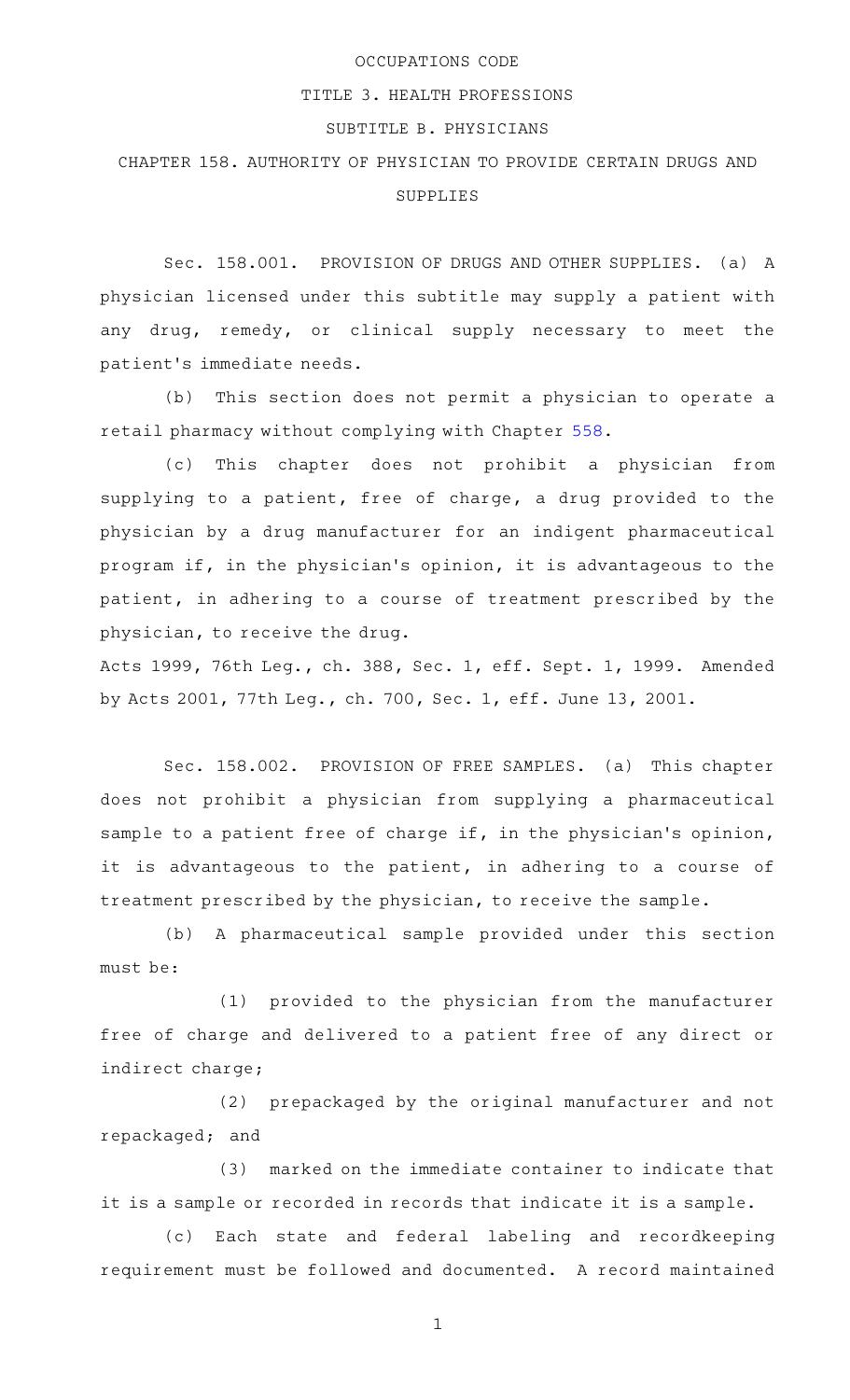under Subsection (b)(3) must be accessible as provided under state and federal law.

Acts 1999, 76th Leg., ch. 388, Sec. 1, eff. Sept. 1, 1999.

Sec. 158.003. DISPENSING OF DANGEROUS DRUGS IN CERTAIN RURAL AREAS. (a) In this section, "reimbursement for cost" means an additional charge, separate from that imposed for the physician 's professional services, that includes the cost of the drug product and all other actual costs to the physician incidental to providing the dispensing service. The term does not include a separate fee imposed for the act of dispensing the drug itself.

(b) This section applies to an area located in a county with a population of 5,000 or less, or in a municipality or an unincorporated town with a population of less than 2,500, that is within a 15-mile radius of the physician 's office and in which a pharmacy is not located. This section does not apply to a municipality or an unincorporated town that is adjacent to a municipality with a population of 2,500 or more.

(c) A physician who practices medicine in an area described by Subsection (b) may:

(1) maintain a supply of dangerous drugs in the physician 's office to be dispensed in the course of treating the physician 's patients; and

(2) be reimbursed for the cost of supplying those drugs without obtaining a license under Chapter [558](http://www.statutes.legis.state.tx.us/GetStatute.aspx?Code=OC&Value=558).

(d)AAA physician who dispenses dangerous drugs under Subsection (c) shall:

(1) comply with each labeling provision under Subtitle J applicable to that class of drugs; and

(2) oversee compliance with packaging and recordkeeping provisions applicable to that class of drugs.

(e)AAA physician who desires to dispense dangerous drugs under this section shall notify both the Texas State Board of Pharmacy and the board that the physician practices in an area described by Subsection (b). The physician may continue to dispense dangerous drugs in the area until the Texas State Board of Pharmacy determines, after notice and hearing, that the physician

2